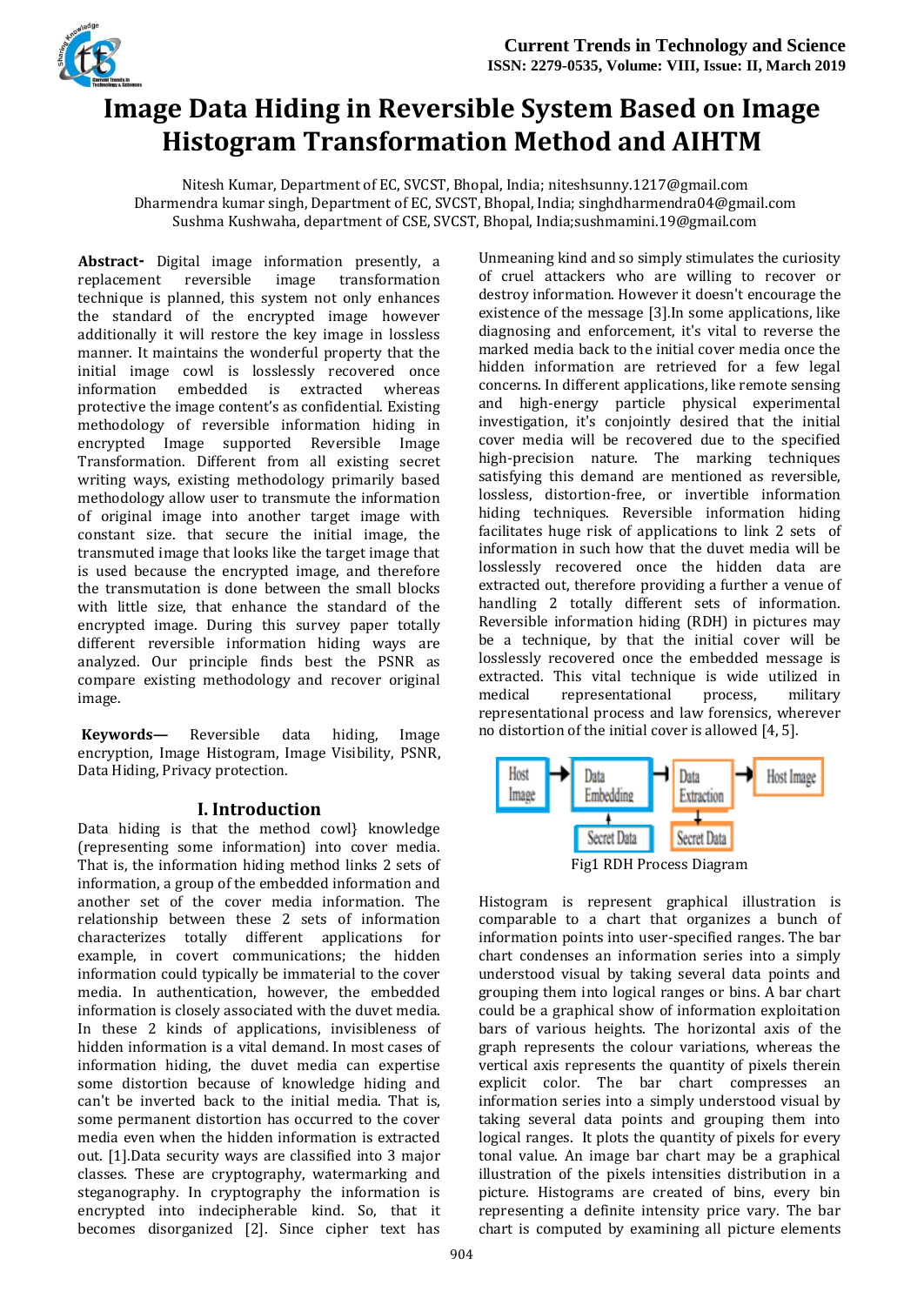

within the image and assignment every to a bin looking on the pixel intensity. The peak of a bin represents the quantity of pixels appointed to that. The amount of bins within which the full intensity vary is split is sometimes within the order of the root of the quantity of pixels [6].



Fig3 image convert into image bar chart

Moreover, this distinction may modification with pictures, applications and even at intervals one image. However, within the current literature several innovative characteristics and options are projected to explain the image content and determine content modifications. Many image process operations are listed in Tables one and a couple of Operations given one preserve image content in most cases and so authentication ways have to be compelled to tolerate them. Table two lists manipulations that modification the image content and so they have to be detected by selective authentication ways [7].

## **II. LITERATURE REVIEW**

Lots of research has been done in the area of reversible data hiding. In last few years various efficient methods have been proposed for reversible data hiding. Some noticeable work in area of reversible data hiding is as follows:

Zhang [8] suggests a novel method for separable reversible data hiding .Here content owner first encrypts the original uncompressed image using an encryption key to produce an encrypted image. Then, the data-hider compresses the least significant bits (LSB) of the encrypted image using a data-hiding key to create a sparse space to accommodate the additional data. At the receiver side, the data embedded in the created space can be easily retrieved from the encrypted image containing additional data according to the data-hiding key. Since the data embedding only affects the LSB, a decryption with the encryption key can result in an image similar to the original version. When using both of the encryption

#### **Current Trends in Technology and Science ISSN: 2279-0535, Volume: VIII, Issue: II, March 2019**

and data-hiding keys, the embedded additional data can be successfully extracted and the original image can be perfectly recovered by exploiting the spatial correlation in natural image

K. Ma [9] proposed a novel method for RDH in encrypted images, for that method they do not "vacate room after encryption" as done previously but "reserve room before encryption with a traditional RDH algorithm, and thus it is easy for the data hider to reversibly embed data in the encrypted image. The proposed method can achieve real reversibility that is data extraction and image recoveries are error free. First up all they empty out room by embedding LSBs of some pixels into other pixels with a traditional RDH method and then encrypt the image, so the positions of these LSBs in the encrypted image can be used to embed data. Not only the proposed method separate data extraction from image decryption but also achieves excellent performance.

F. Mintzer et al. in [10]. Images marked with reversible visible watermark were posted on the Internet for application in their digital library. The watermarked image was in the form of a puzzle that the users could obtain easily using a program for an extra fee, removing the watermark and thus reconstructing the original image.

Z. Ni, et al. [11] Presented a Robust Reversible Data Hiding (RRDH) scheme to avoid the salt-and-pepper noise. The host image is initially categorized into blocks of size 8×8 by using the Error Correction Coding (ECC) and permutation methods. In order to realize reversibility of the image and robustness if the image is subjected to JPEG compression, the proposed method is quite effective.

Xinpeng et al. [12] this correspondence proposed a lossless, reversible and data hiding schemes for public-key-encrypted images probabilistic and homomorphic properties of cryptosystems. With these schemes, the pixel division/reorganization is avoided and the encryption/decryption is performed on the cover pixels directly so that the amount of encrypted data and the computational complexity are lowered. Due to data embedding on encrypted domain may result in a little bit distortion in plaintext domain due to the homomorphic property, the embedded data can be extracted and the original content can be recovered from the directly decrypted image. With the combined technique, a receiver may extract a part of embedded data before decryption, and extract another part of embedded data and recover the original plaintext image after decryption.

C. Anuradha et al. [13] proposed a secure and authenticated discrete reversible Data hiding in cipher images deals with security and authentication. In the first phase, a content owner encrypts the original uncompressed image using an encryption key. Then, a data hider may compress the least significant bits of the encrypted image using a data hiding key to create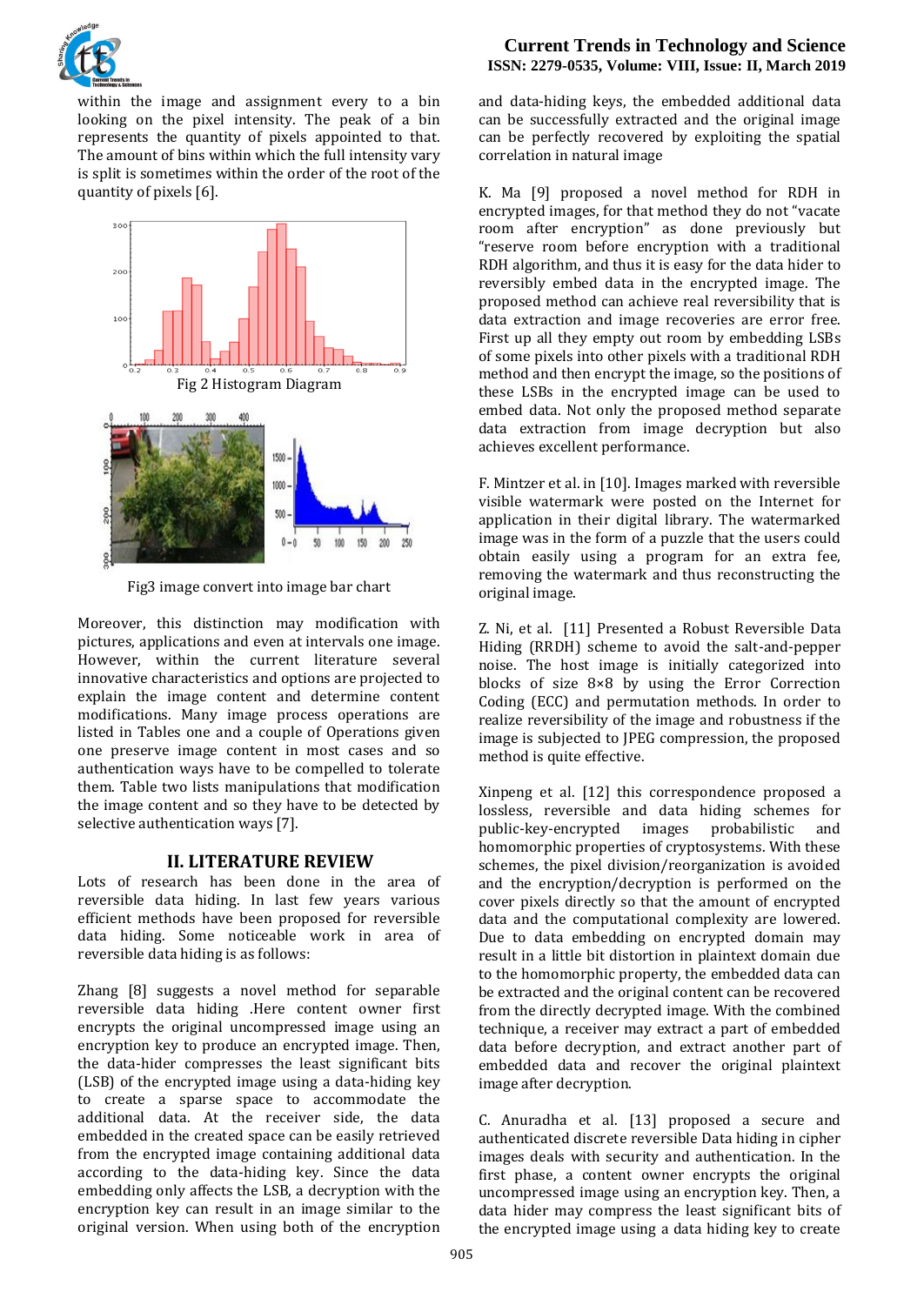

a sparse space to accommodate some additional data. With an encrypted image containing additional data, if a receiver has the data hiding key, receiver can extract the additional data though receiver does not know the image content. If the receiver has the encryption key, can decrypt the received data to obtain an image similar to the original one, but cannot extract the additional data. If the receiver has both the data hiding key and the encryption key, can extract the additional data and recover the original content without any error by exploiting the spatial correlation in natural image when the amount of additional data is not too large. It is also a drawback because if the receiver has any one key as known, and then he can take any information from the encrypted data. In order to achieve authentication SHA-1 algorithm is being used

Chen et al [14] observed that RDH scheme for an encrypted signal is developed by taking digital image as an illustration for description. While encryption the image, each pixel value was divided into two parts. Those two parts are Most Significant Bits (MSBs) numbering seven and one LSB and these parts are encrypted. Based on the principles of homomorphism modification was effected to two encrypted LSBs of each encrypted pixel pair in order to reversibly embed one secret bit. This enables the receiver to retrieve the embedded bits easily and recover the original image which is possible by ascertaining the relationship between two decrypted LSBs in each pixel pair. But, the intrinsic overflow could not be averted

KokSheik Wong ET. al. [15] introduced RDH in videos. Information was implanted into a compressed video by concurrently manipulating Mquant and quantized DCT coefficients, the significant parts of MPEG and H.26x-based compression standards. When fed into an ordinary video decoder, the modified video can reconstruct the original video even at the bit-to-bit level. Reverse zero run length (RZL) was used to deed the statistics of macro block for realizing high embedding efficiency trading off the payload.

#### **III. Result Analysis and Matlab Tool**

MATLAB version 13 is a high-level technical compute language and interactive environment for algorithm development, data visualization, records analysis, and numeric computation Mat lab is a software program that allows you to do data manipulation and visualization, calculations, math and programming. It can be used to do very simple as well as very sophisticated tasks. Database, analysis, visualization, and algorithm development. You can perform efficient data retrieve enhancement. Many functions in the toolbox are multithreaded to take benefit of multicore and multiprocessor computers. The key features of MATLAB, a high level language has: Interactive Environment for iterative exploration, design and problem solving, Mathematical function for statistics, filtering, numerical analysis and solving the equations. Database analysis and retrieval fine data in dataset. Development tools for improving code quality and

### **Current Trends in Technology and Science ISSN: 2279-0535, Volume: VIII, Issue: II, March 2019**

maximizing performance. Tools for structure use with custom graphical interfaces. It has following functionality for data analysis: Analyzing Data healthcare, Acquiring Data, Visualizing Data, text and documenting analysis. Our experimentation one images like white-flower-edward-myers image in jpg size 28.2 KB and dimension 600x428 as a host image and adhere images image as data image in jpg size 10.2 KB and dimension 282x179 as a data image



Fig6 compare between old method and New method

#### **VI. Conclusion**

Our proposed method an image advanced image histogram transformation method (AIHTM) and proposed method a is robustness is good as comparing existing image histogram transformation method(IHTM).Reversible information hiding schemes for encrypted image with a low computation quality is analyzed, that consists of image secret writing, information hiding and knowledge extraction/ image recovery phases. The initial pictures are encrypted by a secret writing strategy. Therefore a study regarding a secret writing strategy is per-formed. Though an information hider doesn't know the initial content, he will insert the key information into the encrypted